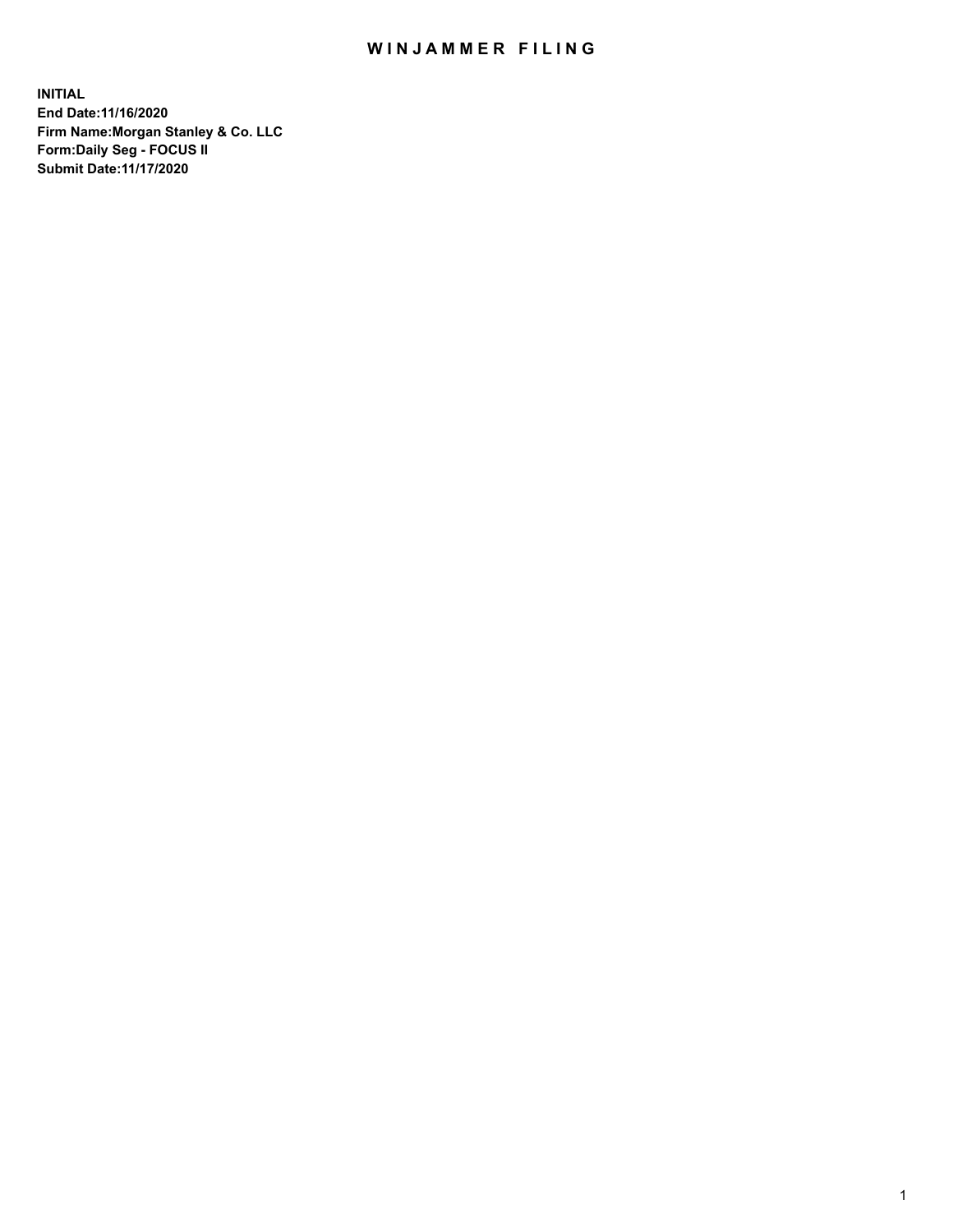**INITIAL End Date:11/16/2020 Firm Name:Morgan Stanley & Co. LLC Form:Daily Seg - FOCUS II Submit Date:11/17/2020 Daily Segregation - Cover Page**

| Name of Company                                                                                                                                                                                                                                                                                                                | Morgan Stanley & Co. LLC                               |
|--------------------------------------------------------------------------------------------------------------------------------------------------------------------------------------------------------------------------------------------------------------------------------------------------------------------------------|--------------------------------------------------------|
| <b>Contact Name</b>                                                                                                                                                                                                                                                                                                            | <b>Ikram Shah</b>                                      |
| <b>Contact Phone Number</b>                                                                                                                                                                                                                                                                                                    | 212-276-0963                                           |
| <b>Contact Email Address</b>                                                                                                                                                                                                                                                                                                   | Ikram.shah@morganstanley.com                           |
| FCM's Customer Segregated Funds Residual Interest Target (choose one):<br>a. Minimum dollar amount: ; or<br>b. Minimum percentage of customer segregated funds required:%; or<br>c. Dollar amount range between: and; or<br>d. Percentage range of customer segregated funds required between:% and%.                          | 235,000,000<br><u>0</u><br><u>00</u><br><u>00</u>      |
| FCM's Customer Secured Amount Funds Residual Interest Target (choose one):<br>a. Minimum dollar amount: ; or<br>b. Minimum percentage of customer secured funds required:%; or<br>c. Dollar amount range between: and; or<br>d. Percentage range of customer secured funds required between:% and%.                            | 140,000,000<br><u>0</u><br><u>00</u><br>0 <sub>0</sub> |
| FCM's Cleared Swaps Customer Collateral Residual Interest Target (choose one):<br>a. Minimum dollar amount: ; or<br>b. Minimum percentage of cleared swaps customer collateral required:% ; or<br>c. Dollar amount range between: and; or<br>d. Percentage range of cleared swaps customer collateral required between:% and%. | 92,000,000<br><u>0</u><br><u>00</u><br>00              |

Attach supporting documents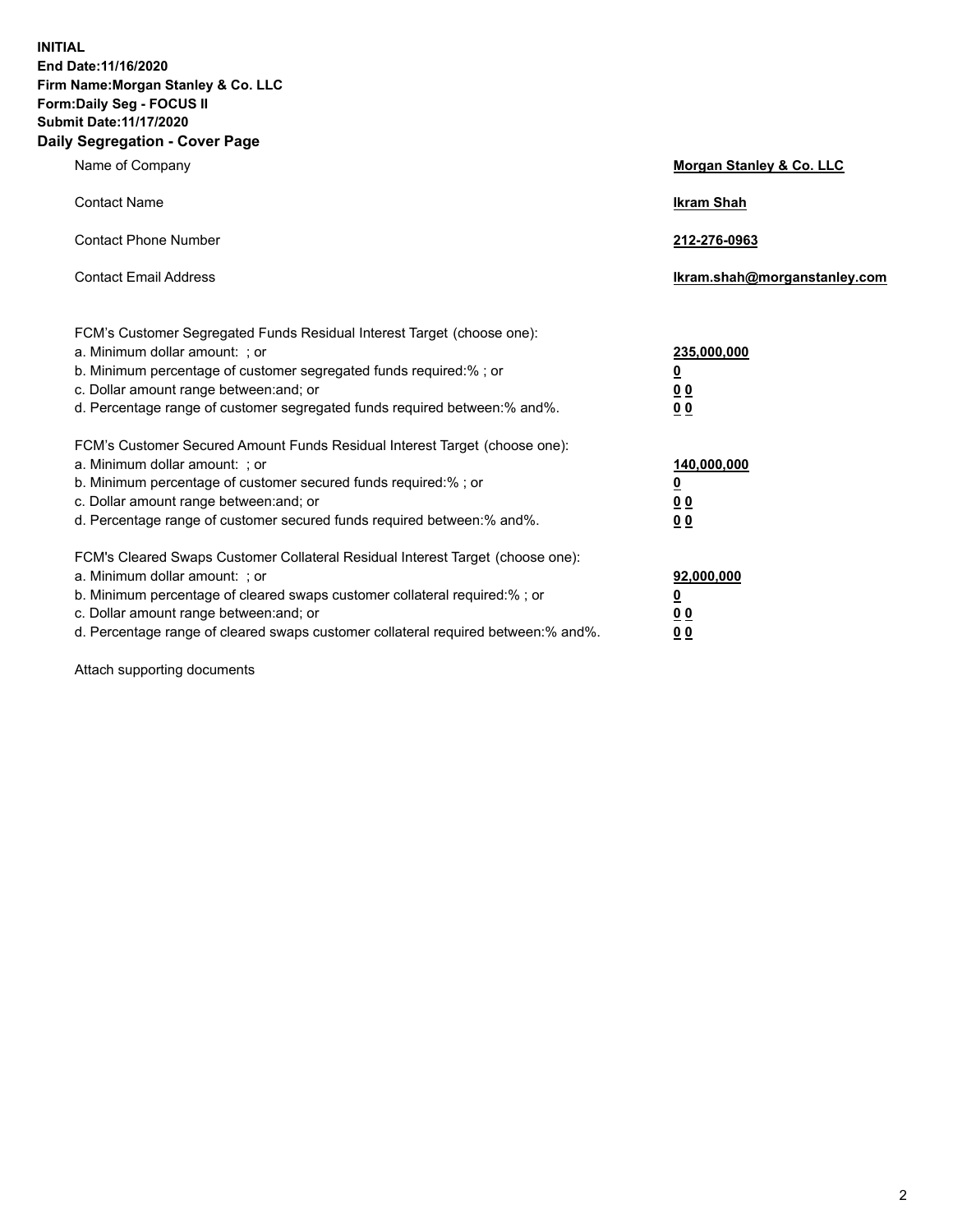## **INITIAL End Date:11/16/2020 Firm Name:Morgan Stanley & Co. LLC Form:Daily Seg - FOCUS II Submit Date:11/17/2020**

## **Daily Segregation - Secured Amounts**

|          | Foreign Futures and Foreign Options Secured Amounts<br>Amount required to be set aside pursuant to law, rule or regulation of a foreign | $0$ [7305]                                |
|----------|-----------------------------------------------------------------------------------------------------------------------------------------|-------------------------------------------|
|          | government or a rule of a self-regulatory organization authorized thereunder                                                            |                                           |
| 1.       | Net ledger balance - Foreign Futures and Foreign Option Trading - All Customers                                                         |                                           |
|          | A. Cash                                                                                                                                 | 4,268,190,680 [7315]                      |
|          | B. Securities (at market)                                                                                                               | 2,712,609,632 [7317]                      |
| 2.       | Net unrealized profit (loss) in open futures contracts traded on a foreign board of trade                                               | 898,096,722 [7325]                        |
| 3.       | Exchange traded options                                                                                                                 |                                           |
|          | a. Market value of open option contracts purchased on a foreign board of trade                                                          | 17,141,567 [7335]                         |
|          | b. Market value of open contracts granted (sold) on a foreign board of trade                                                            | -19,576,671 [7337]                        |
| 4.<br>5. | Net equity (deficit) (add lines 1.2. and 3.)<br>Account liquidating to a deficit and account with a debit balances - gross amount       | 7,876,461,930 [7345]                      |
|          | Less: amount offset by customer owned securities                                                                                        | 69,663,382 [7351]                         |
| 6.       | Amount required to be set aside as the secured amount - Net Liquidating Equity                                                          | 69,011,975 [7352]<br>7,877,113,337 [7355] |
|          | Method (add lines 4 and 5)                                                                                                              |                                           |
| 7.       | Greater of amount required to be set aside pursuant to foreign jurisdiction (above) or line<br>6.                                       | 7,877,113,337 [7360]                      |
|          | FUNDS DEPOSITED IN SEPARATE REGULATION 30.7 ACCOUNTS                                                                                    |                                           |
| 1.       | Cash in banks                                                                                                                           |                                           |
|          | A. Banks located in the United States                                                                                                   | 850,264,388 [7500]                        |
|          | B. Other banks qualified under Regulation 30.7                                                                                          | 506,553,604 [7520] 1                      |
|          |                                                                                                                                         | [7530]                                    |
| 2.       | Securities                                                                                                                              |                                           |
|          | A. In safekeeping with banks located in the United States                                                                               | 573,785,306 [7540]                        |
|          | B. In safekeeping with other banks qualified under Regulation 30.7                                                                      | 31,816,379 [7560] 60<br>[7570]            |
| 3.       | Equities with registered futures commission merchants                                                                                   |                                           |
|          | A. Cash                                                                                                                                 | 24,648,301 [7580]                         |
|          | <b>B.</b> Securities                                                                                                                    | $0$ [7590]                                |
|          | C. Unrealized gain (loss) on open futures contracts                                                                                     | -775,456 [7600]                           |
|          | D. Value of long option contracts                                                                                                       | $0$ [7610]                                |
|          | E. Value of short option contracts                                                                                                      | 0 [7615] 23,872,845 [                     |
| 4.       | Amounts held by clearing organizations of foreign boards of trade                                                                       |                                           |
|          | A. Cash                                                                                                                                 | $0$ [7640]                                |
|          | <b>B.</b> Securities                                                                                                                    | $0$ [7650]                                |
|          | C. Amount due to (from) clearing organization - daily variation                                                                         | $0$ [7660]                                |
|          | D. Value of long option contracts                                                                                                       | $0$ [7670]                                |
|          | E. Value of short option contracts                                                                                                      | 0 [7675] 0 [7680]                         |
| 5.       | Amounts held by members of foreign boards of trade                                                                                      |                                           |
|          | A. Cash                                                                                                                                 | 3,292,195,968 [7700]                      |
|          | <b>B.</b> Securities                                                                                                                    | 2,107,007,946 [7710]                      |
|          | C. Unrealized gain (loss) on open futures contracts                                                                                     | 898,872,177 [7720]                        |
|          | D. Value of long option contracts                                                                                                       | 17,141,567 [7730]                         |
|          | E. Value of short option contracts                                                                                                      | <u>-19,576,671</u> [7735] 6.              |
| 6.       | Amounts with other depositories designated by a foreign board of trade                                                                  | [7740]<br>$0$ [7760]                      |
| 7.       | Segregated funds on hand                                                                                                                | $0$ [7765]                                |
| 8.       | Total funds in separate section 30.7 accounts                                                                                           | 8,281,933,509 [7770]                      |
| 9.       | Excess (deficiency) Set Aside for Secured Amount (subtract line 7 Secured Statement                                                     | 404,820,172 [7380]                        |
|          | Page 1 from Line 8)                                                                                                                     |                                           |

- 10. Management Target Amount for Excess funds in separate section 30.7 accounts **140,000,000** [7780]
- 11. Excess (deficiency) funds in separate 30.7 accounts over (under) Management Target **264,820,172** [7785]

 A. Cash **4,268,190,680** [7315] **609,632** [7317] **6,671** [7337]

Less: amount offset by customer owned securities **-69,011,975** [7352] **651,407** [7354] **7,877,113,337** [7355]

## **7,877,113,337** [7360]

**A.388** [7500] B. Other banks qualified under Regulation 30.7 **506,553,604** [7520] **1,356,817,992**

85,306 [7540] 8. 379 [7560] **605,601,685** 

E. Value of short option contracts **0** [7615] **23,872,845** [7620]

 A. Cash **3,292,195,968** [7700] **007,946** [7710] 2,177<sub>[7720]</sub> E. Value of short option contracts **-19,576,671** [7735] **6,295,640,987 404,820,172** [7380]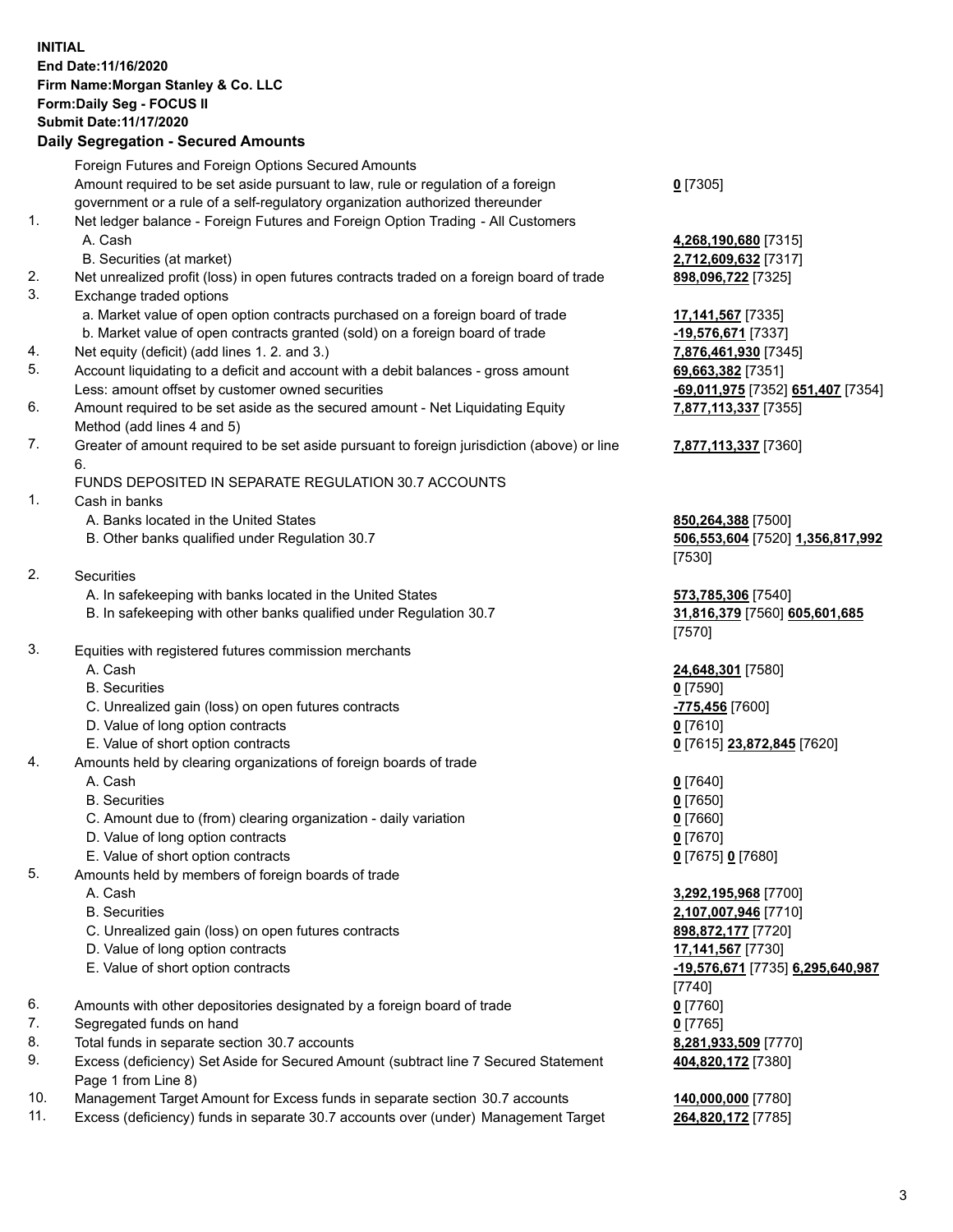**INITIAL End Date:11/16/2020 Firm Name:Morgan Stanley & Co. LLC Form:Daily Seg - FOCUS II Submit Date:11/17/2020 Daily Segregation - Segregation Statement** SEGREGATION REQUIREMENTS(Section 4d(2) of the CEAct) 1. Net ledger balance A. Cash **15,476,290,227** [7010] B. Securities (at market) **8,541,054,111** [7020] 2. Net unrealized profit (loss) in open futures contracts traded on a contract market **1,118,575,888** [7030] 3. Exchange traded options A. Add market value of open option contracts purchased on a contract market **569,697,327** [7032] B. Deduct market value of open option contracts granted (sold) on a contract market **-387,967,108** [7033] 4. Net equity (deficit) (add lines 1, 2 and 3) **25,317,650,445** [7040] 5. Accounts liquidating to a deficit and accounts with debit balances - gross amount **432,216,646** [7045] Less: amount offset by customer securities **-431,525,901** [7047] **690,745** [7050] 6. Amount required to be segregated (add lines 4 and 5) **25,318,341,190** [7060] FUNDS IN SEGREGATED ACCOUNTS 7. Deposited in segregated funds bank accounts A. Cash **4,025,786,485** [7070] B. Securities representing investments of customers' funds (at market) **0** [7080] C. Securities held for particular customers or option customers in lieu of cash (at market) **1,320,641,972** [7090] 8. Margins on deposit with derivatives clearing organizations of contract markets A. Cash **13,193,192,016** [7100] B. Securities representing investments of customers' funds (at market) **0** [7110] C. Securities held for particular customers or option customers in lieu of cash (at market) **7,220,412,139** [7120] 9. Net settlement from (to) derivatives clearing organizations of contract markets **65,747,174** [7130] 10. Exchange traded options A. Value of open long option contracts **569,697,327** [7132] B. Value of open short option contracts **-387,967,108** [7133] 11. Net equities with other FCMs A. Net liquidating equity **12,343,556** [7140] B. Securities representing investments of customers' funds (at market) **0** [7160] C. Securities held for particular customers or option customers in lieu of cash (at market) **0** [7170] 12. Segregated funds on hand **0** [7150] 13. Total amount in segregation (add lines 7 through 12) **26,019,853,561** [7180] 14. Excess (deficiency) funds in segregation (subtract line 6 from line 13) **701,512,371** [7190] 15. Management Target Amount for Excess funds in segregation **235,000,000** [7194]

16. Excess (deficiency) funds in segregation over (under) Management Target Amount Excess

**466,512,371** [7198]